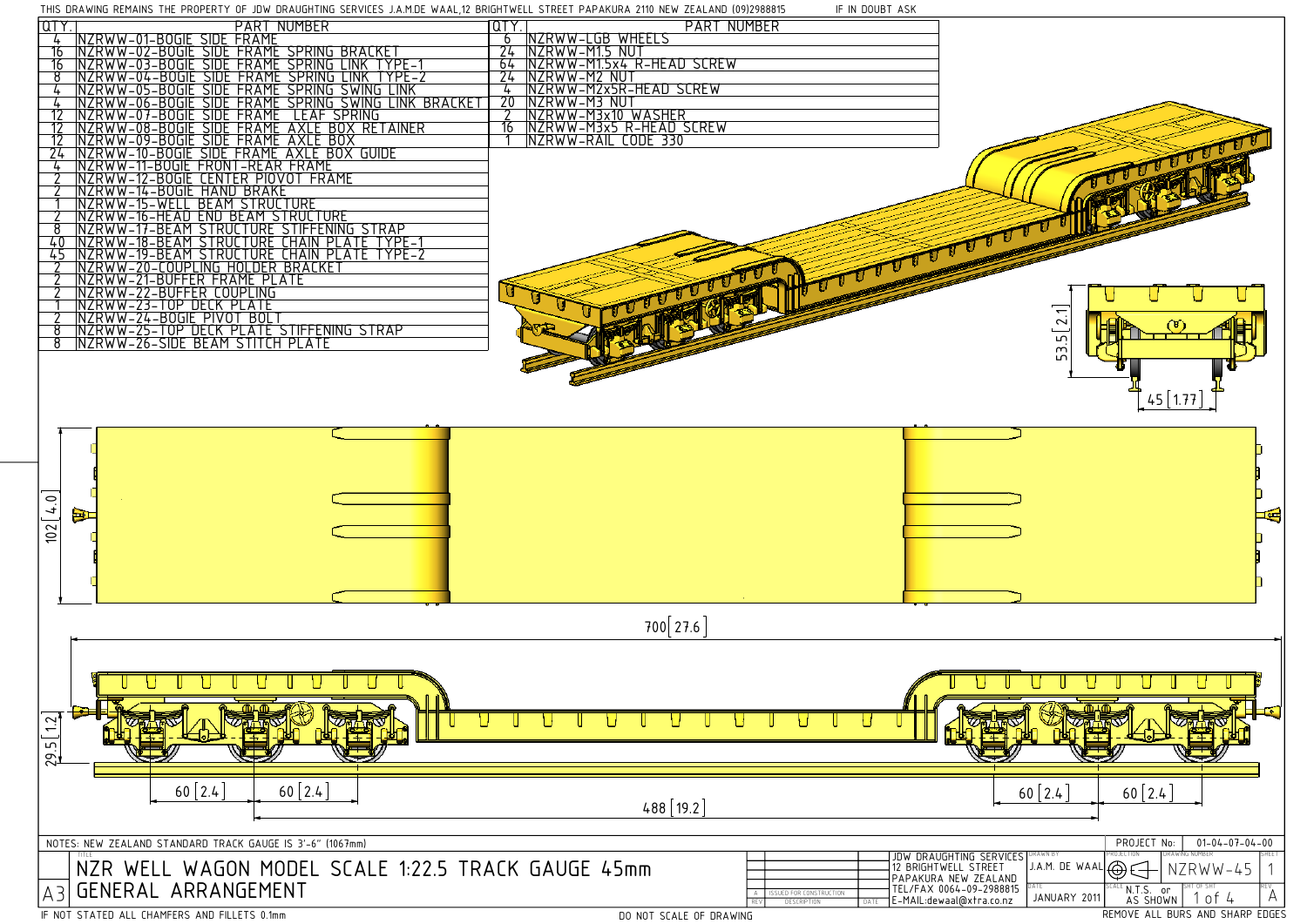



DO NOT SCALE OF DRAWING

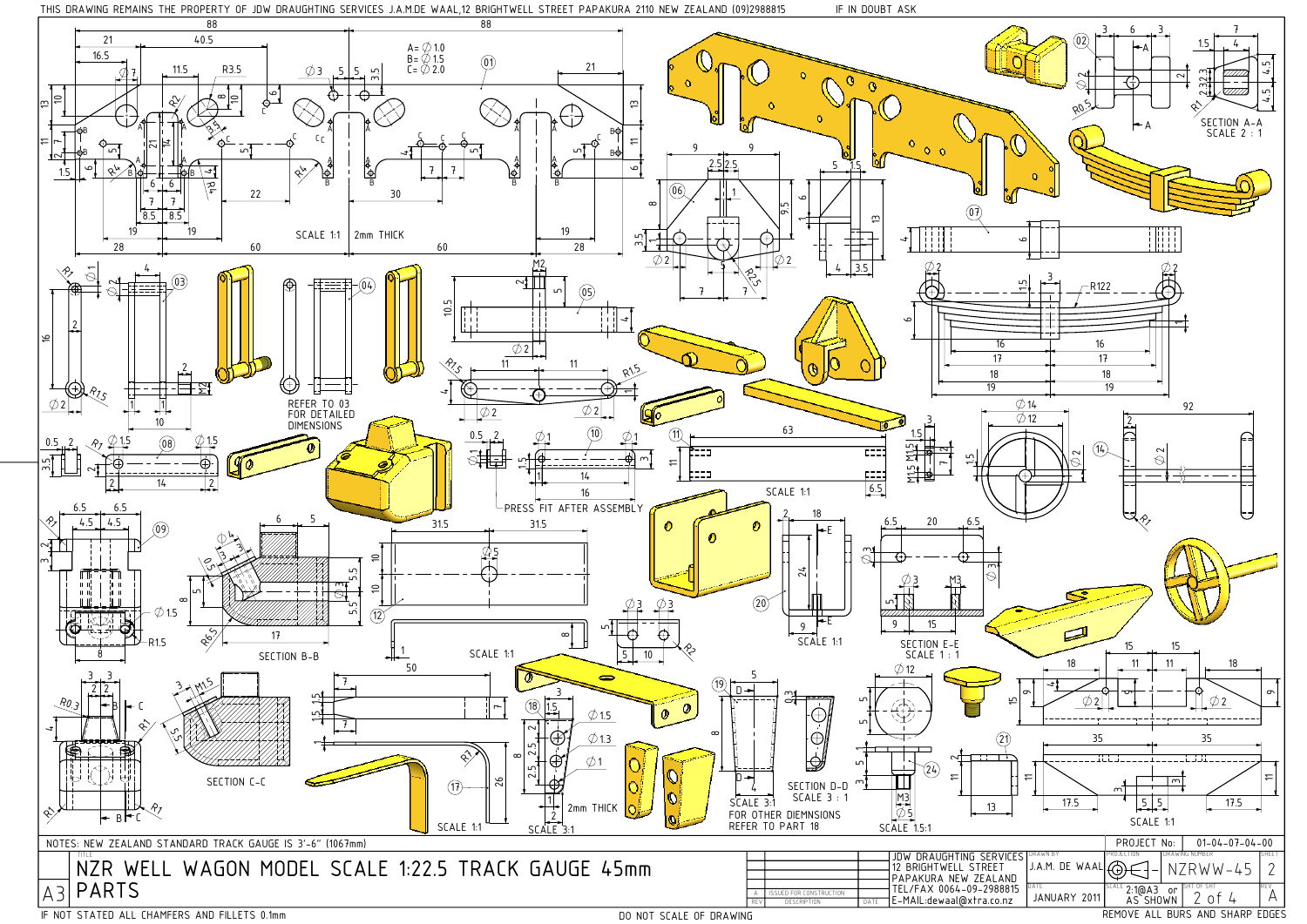